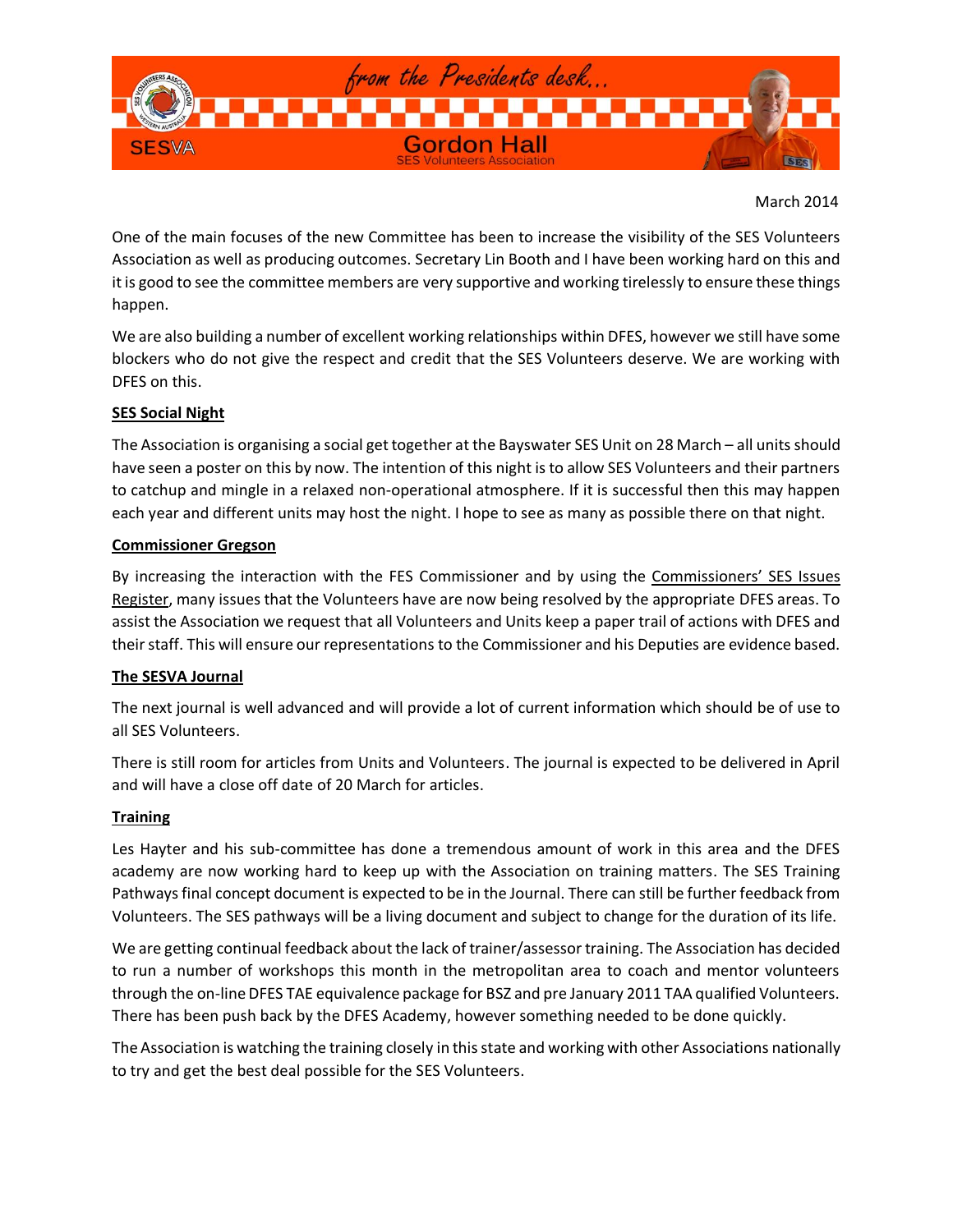

### **Monthly Newsletter**

This Monthly Newsletter, placed on line, twitted and emailed around the state, is intended to update SES Volunteers and others on what is going on and what is new. We are finding record hits when this and other information for the SES Volunteers goes on the web. The feedback comments are encouraging.

### **Peer Support Team**

Phillip, Bernie and I met DFES about their support to this team in recent years. As a result of that meeting, the Director of Human Services, Karen Roberts, has committed to the re-vitalisation and provision of regular training for the Peer Support Team. Karen has since met with the group and is working through a number of matters with them.

### **Media Coverage**

Media coverage for the SES is not as good as it used to be. This is an area that needs to be improved as the public needs to see the support and good work, no matter what the response or assistance is, by the SES Volunteers responding for their HMA roles, or during fire support, road crash rescue, vertical rescue and other emergency events. They need to name the Service and not call them "DFES Personnel"

This matter was recently discussed with the Minister and included lack of coverage for SES Week and no coverage for Emergency Service Volunteers who were honoured in the recent Australia Day Awards.

We are hopeful of a big improvement in this area in the future.

# **The DFES Volunteers Conference**

The Association has put the case to DFES for a rearrangement of how the presentations are conducted for the SES Volunteers. Basically there would be 3 sessions of 2 hours each, containing 3 fifteen minute presentations with a 20 minute Q&A session following each presentation.

The sessions would be; Training; Unit Management and Administration; Vehicles and Equipment.

The purpose of this is to present the required information to the Volunteers with the opportunity to provide feedback immediately after each fifteen minute session. We have also requested providing our own timekeeper/facilitator due to some timing issues last year.

There are other general sessions also available for SES Volunteers to attend.

# **The SES Awards Night**

The 2013 Awards Night was well attended and much enjoyed by all SES attendees. This is a good formula that we are working hard to keep. DFES's Media & Public Affairs section has asked the Association to agree to reduce our awards to one and to combine the awards night with other Associations. The SESVA has **not** agreed to this. What do you think – your feedback is needed?

### **Legislation review**

At the end of March the Legislative Review Options Paper will be released and there will be about four months for the SES Volunteers and other stakeholders to review this and provide an input.